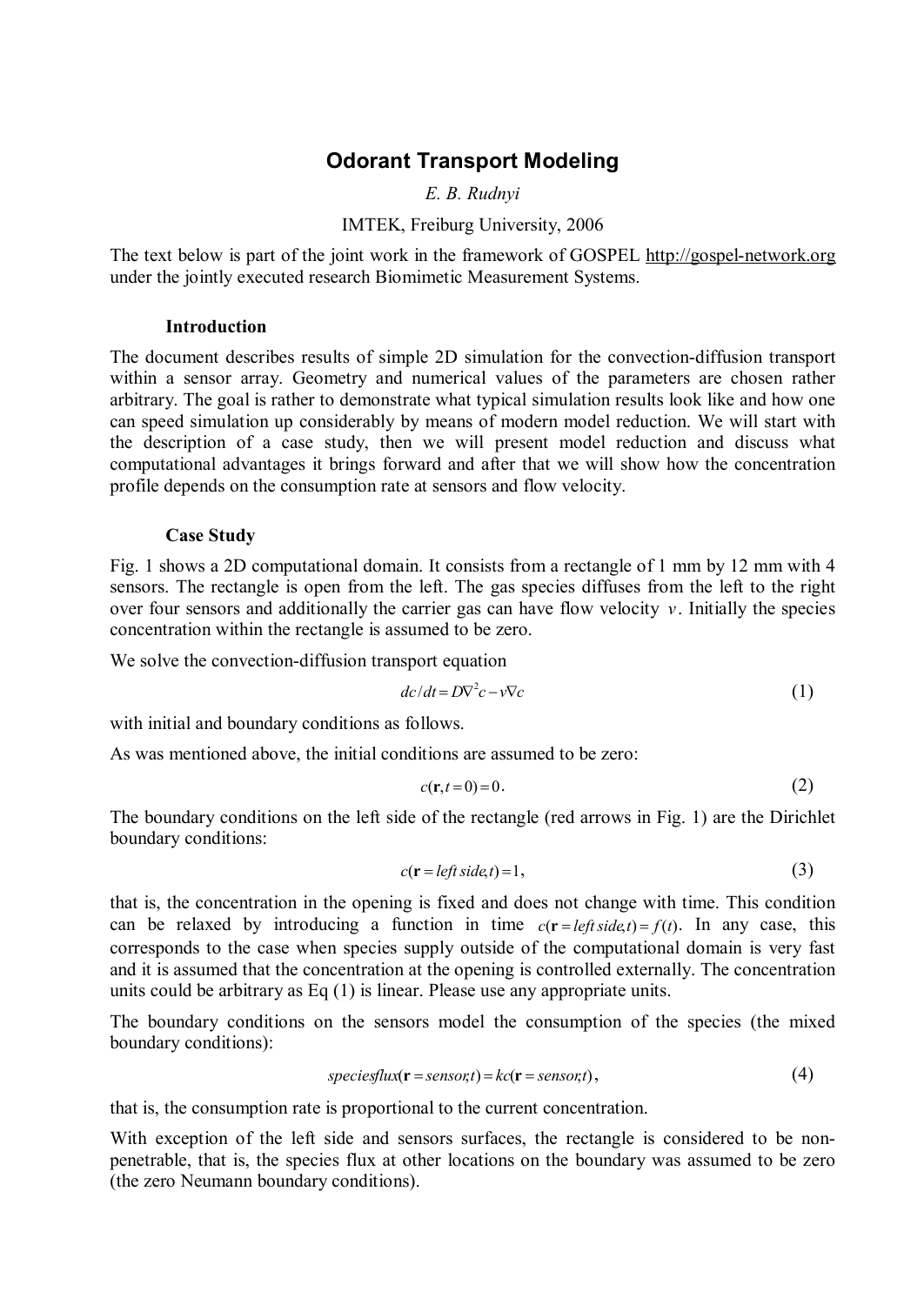The numerical values of parameters are listed in Table 1. It should be mentioned that the flow profile was approximated by a rectangular. This is quite a rough approximation and has been used only to demonstrate the principal possibility to treat the flow. First, we change the consumption rate for a pure diffusion problem and then we change the flow velocity for a convection-diffusion problem.

| Code                           | Diffusion coefficient<br>(Eq 1) in cm <sup>2</sup> /s | Flow velocity (Eq 1)<br>in $cm/s$ | Consumption rate $(Eq)$<br>4) in $cm/s$ |
|--------------------------------|-------------------------------------------------------|-----------------------------------|-----------------------------------------|
| <b>V0K001</b>                  |                                                       | $\overline{0}$                    | 0.01                                    |
| V <sub>0</sub> K <sub>01</sub> |                                                       | $\overline{0}$                    | 0.1                                     |
| V <sub>0</sub> K <sub>1</sub>  |                                                       | $\overline{0}$                    |                                         |
| <b>V0K10</b>                   |                                                       | $\overline{0}$                    | 10                                      |
| V2K1                           |                                                       | $\overline{2}$                    |                                         |
| V10K1                          |                                                       | 10                                |                                         |
| V20K1                          |                                                       | 20                                |                                         |

Table 1. Parameters used in numerical simulations.

ANSYS has been used to solve Eq (1) with boundary conditions (2) to (4) by the finite element method. As the diffusion equation (1) is equivalent to the heat transfer equation, the latter was employed in ANSYS. This means that TEMP should be read as concentration on the ANSYS plots.

The computational domain has been meshed with quadratic PLANE77 elements when the element size was set to 0.025 mm. After meshing, there were 19200 elements and 58641 nodes. In our experience, quadratic elements give us the best accuracy. Unfortunately, PLANE77 can solve a pure diffusion problem only and the linear element PLANE55 was employed for simulations with nonzero flow velocity.

## **Model Reduction as Fast Solver**

The discretization in space of Eq (1) to (4) produces a system of linear ordinary differential equations as follows:

$$
E\dot{c} + Kc = Fu(t) \tag{5}
$$

where *E* and *K* are the system matrices, *c* is the state vector representing concentrations at the nodes introduced during the discretization,  $F$  is referred to as the load vector and  $u(t)$  is the input function. In our case, the input function was modeled as the step function but it can be any function in time corresponding to the species concentration at the inlet of the sensor array controlled externally.

The idea of model reduction [1][2] (see also <http://ModelReduction.com> ) is to find a low dimensional subspace that accurately captures the dynamic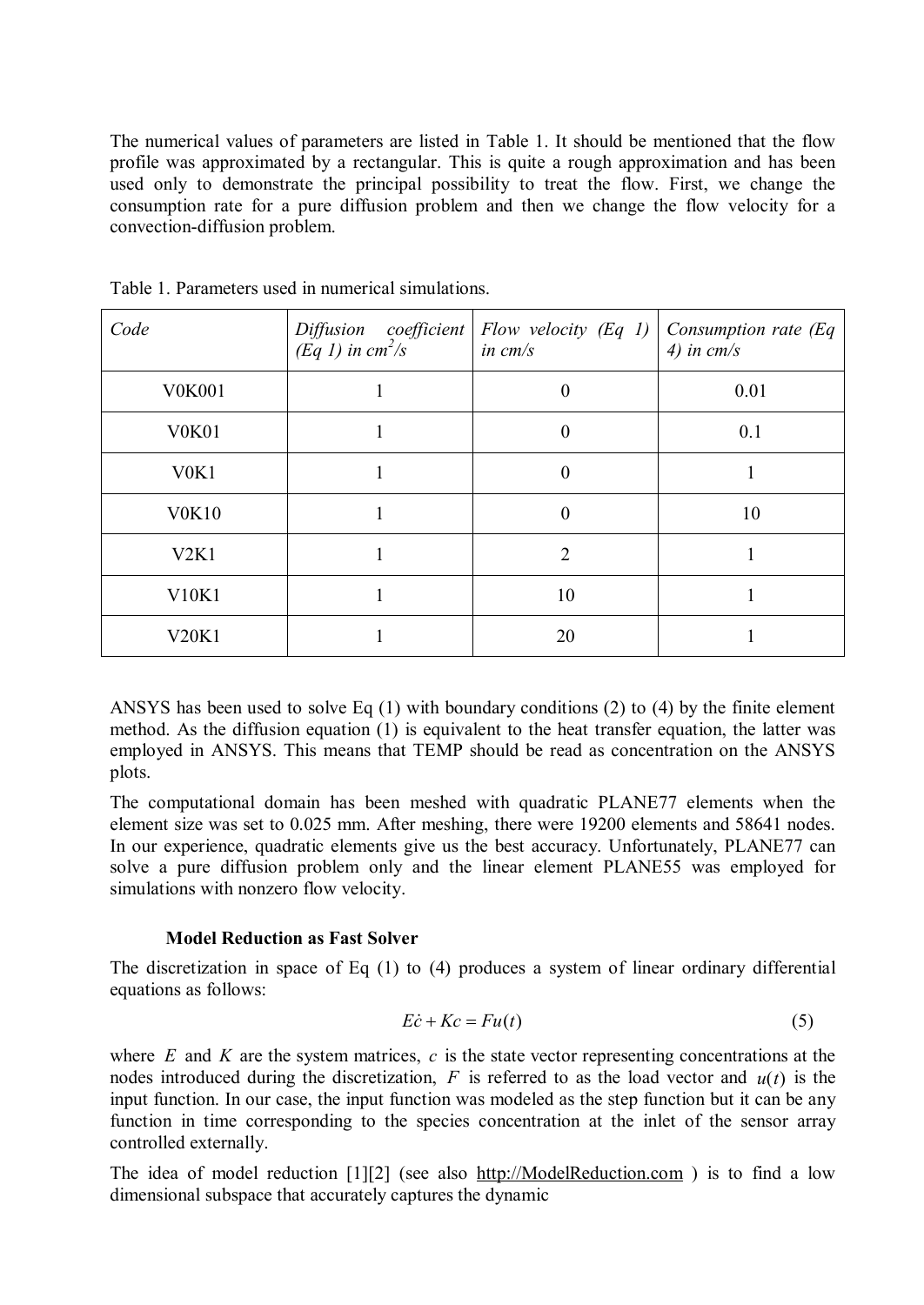$$
c \approx Vz \tag{6}
$$

and then project the original system onto this subspace

$$
\hat{E}\dot{z} + \hat{K}z = \hat{F}u(t) \tag{7}
$$

As the main computational cost to integrate Eq (5) in time comes from the high dimension of the state vector, model reduction allows us to speed up transient simulation considerably.

Software mor4ansys [3] [\(http://www.imtek.uni-freiburg.de/simulation/mor4ansys/](http://www.imtek.uni-freiburg.de/simulation/mor4ansys/) ) allows us to employ modern model reduction directly to ANSYS models. It reads ANSYS binary files to build the system (5) and then performs implicit moment matching via the Arnoldi process to find the low-dimension subspace (6). We demonstrate its work with a case study V0K1 (see Table 1).

Fig 2 to 5 shows the concentrations at four sensors (see Fig 1) obtained by integrating in time the full (58641 equation) and reduced models (30 equations). In figures, the difference is within the line thickness (you cannot see the red line at all). This shows that the low dimensional subspace found by mor4ansys do capture the transient dynamics of the original system. In our experience, the dimension of the reduced model of 30 is enough for many thermal and mechanical models. The method to determine an optimal dimension for a reduced model in the general case is presented in ref [4].

Below we report timing measured at Sun Ultra-80 with a 450 MHz Sparc processor and 4 Gb of RAM. Modern computers are faster by a factor 4-5 and the time should be treated accordingly.

The minimal computational time required for a finite element model is for a stationary solution, which corresponds to a single solution of a system of linear equations. In our case, it took 41 s in ANSYS from which the solution of a linear system was about 20 s. The time for transient simulation is much larger as it is necessary to solve a system of linear equation for each timestep. In our case, with the use of adaptive method to integrate in time, ANSYS has made 121 timesteps for 2320 s. On the other hand, mor4ansys has generated a reduced system of dimension 30 for 32 s and the reduced system was integrated in time in Mathematica for less than 1 s. As such, we can state that model reduction allows us to have transient simulation for the computational cost comparable with that for a static solution. This is consistent with our analysis described in [3].

Note that the model reduction process does not depend on the input function  $u(t)$  in Eq (5). This means that the same reduced model can be used for any input function. However, when geometry or system properties change, then system matrices in Eq (5) change as well and model reduction process should be repeated.

Still as was shown above, model reduction is computationally advantageous even in the case when the reduced model is employed once. As a result, we can consider model reduction as a fast solver for transient simulation.

There are new results [5] that allow us to preserve some parameters in the symbolic form during model reduction. For example, in the case considered in this report one can write for the system matrix *K*

$$
K = K_o + \sum_i p_i K_i \tag{8}
$$

where  $p_i$  is the scalar parameter to preserve (consumption rate or flow velocity) and  $K_i$  is the contribution to the system matrix related to the parameter  $p_i$ . The method described in [5] preserves  $p_i$  in the symbolic form. This means that in principle one can change consumption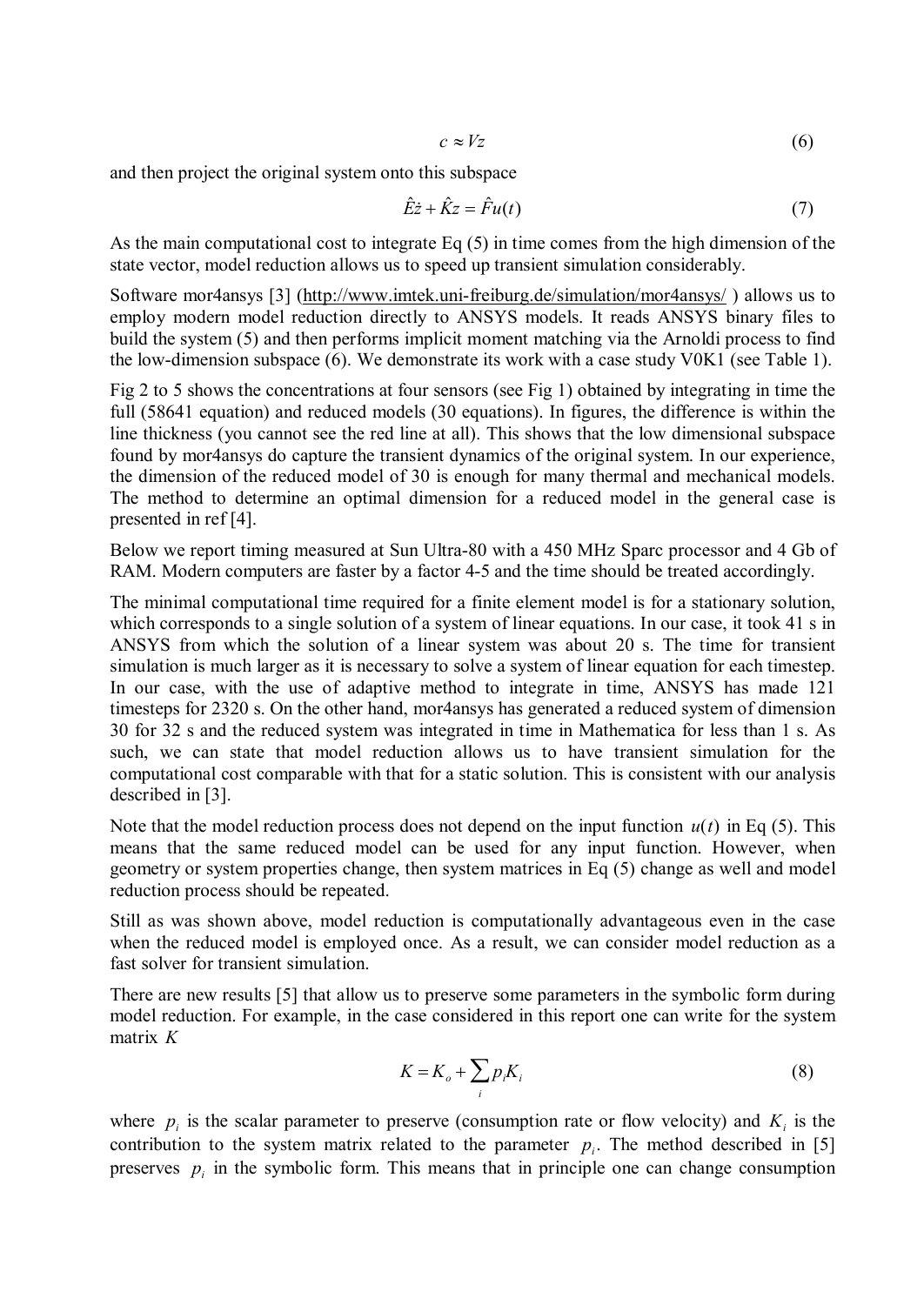rates and flow velocity at the level of the reduced model. However, the software to use the new method is under development.

# **Simulation Results**

Transient simulation has been performed with the use of model reduction (ANSYS + mor4ansys) for all seven cases listed in Table 1.

For each simulation, results are presented in two plots. First is a contour plot for the stationary solution of Eq (1) (the derivative in time is zero). Please note that the color map on each contour plot is different from each other. This means that the same color on different plots means different concentration range. Please consult the color map on the right side of the plot.

The second plot displays the concentration over four sensors as a function of time. The concentration units are the same as in Eq (2) and the time is in seconds.

The simulation results in Fig 6 to 19 are in agreement with intuition. The higher consumption rate, the stronger becomes the concentration gradient along the rectangle (see Fig 6 to Fig 13). On the other hand, the flow velocity reduces the concentration gradient (see Fig 14 to Fig 19). However, even when the species concentration is close to uniform for the stationary solution, transient response in the beginning is quite different for different sensors.

# **Conclusion**

The goal of the report was to demonstrate the possibilities of modern finite element software to solve a convection-diffusion problem and stress that model reduction can reduce the computational cost considerably. The combination of ANSYS and mor4ansys allows us increase the number of computational experiments and hence to play "what-if".

mor4ansys is available for download from the mor4ansys site [\(http://ModelReduction.com](http://ModelReduction.com) ). Note that we also have a development environment to solve an optimization problem based on model reduction [6].

It is also possible to use parametric model reduction [5]. However, one should keep in mind that this technique is still under development.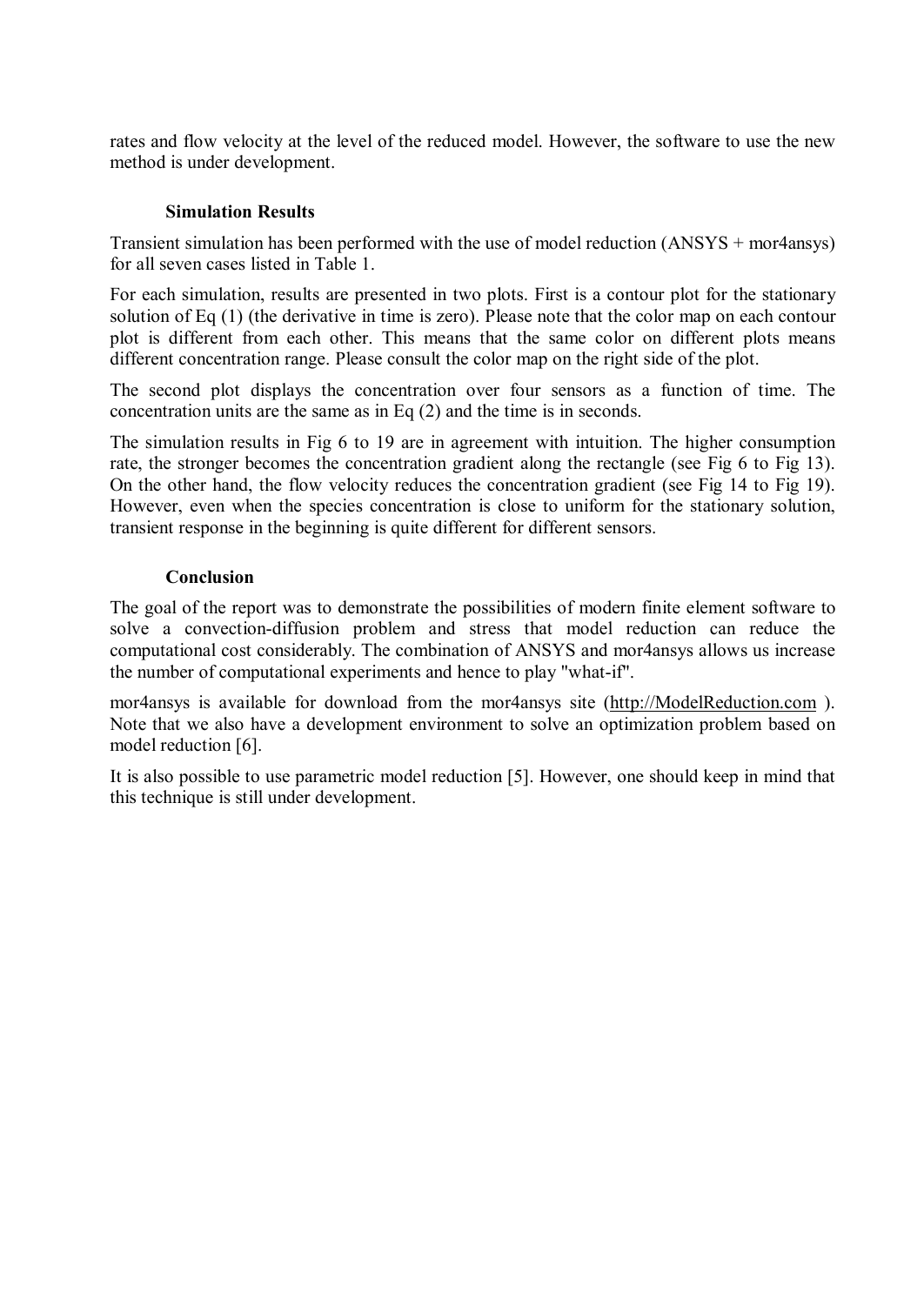#### **References**

[1] Athanasios C. Antoulas, Approximation of Large-Scale Dynamical Systems. Society for Industrial and Applied Mathematic, 2005, ISBN: 0898715296.

[2] E. B. Rudnyi, J. G. Korvink, Review: Automatic Model Reduction for Transient Simulation of MEMS-based Devices. Sensors Update v. 11, p. 3-33, 2002.

[3] E. B. Rudnyi, J. G. Korvink. Model Order Reduction for Large Scale Engineering Models Developed in ANSYS. Lecture Notes in Computer Science, v. 3732, pp. 349–356, 2005.

[4] T. Bechtold, E. B. Rudnyi and J. G. Korvink, Error indicators for fully automatic extraction of heat-transfer macromodels for MEMS. Journal of Micromechanics and Microengineering 2005, v. 15, N 3, pp. 430-440.

[5] E. B. Rudnyi, C. Moosmann, A. Greiner, T. Bechtold, J. G. Korvink. Parameter Preserving Model Reduction for MEMS System-level Simulation and Design. 5th MATHMOD, Proceedings. Volume 1: Abstract Volume, p. 147, Volume 2: Full Papers CD, 8 pp, February 8 - 10, 2006, Vienna University of Technology, Vienna, Austria. ISBN 3-901608-30-3.

[6] J. S. Han, E. B. Rudnyi, J. G. Korvink. Efficient optimization of transient dynamic problems in MEMS devices using model order reduction. Journal of Micromechanics and Microengineering 2005, v. 15, N 4, p. 822-832.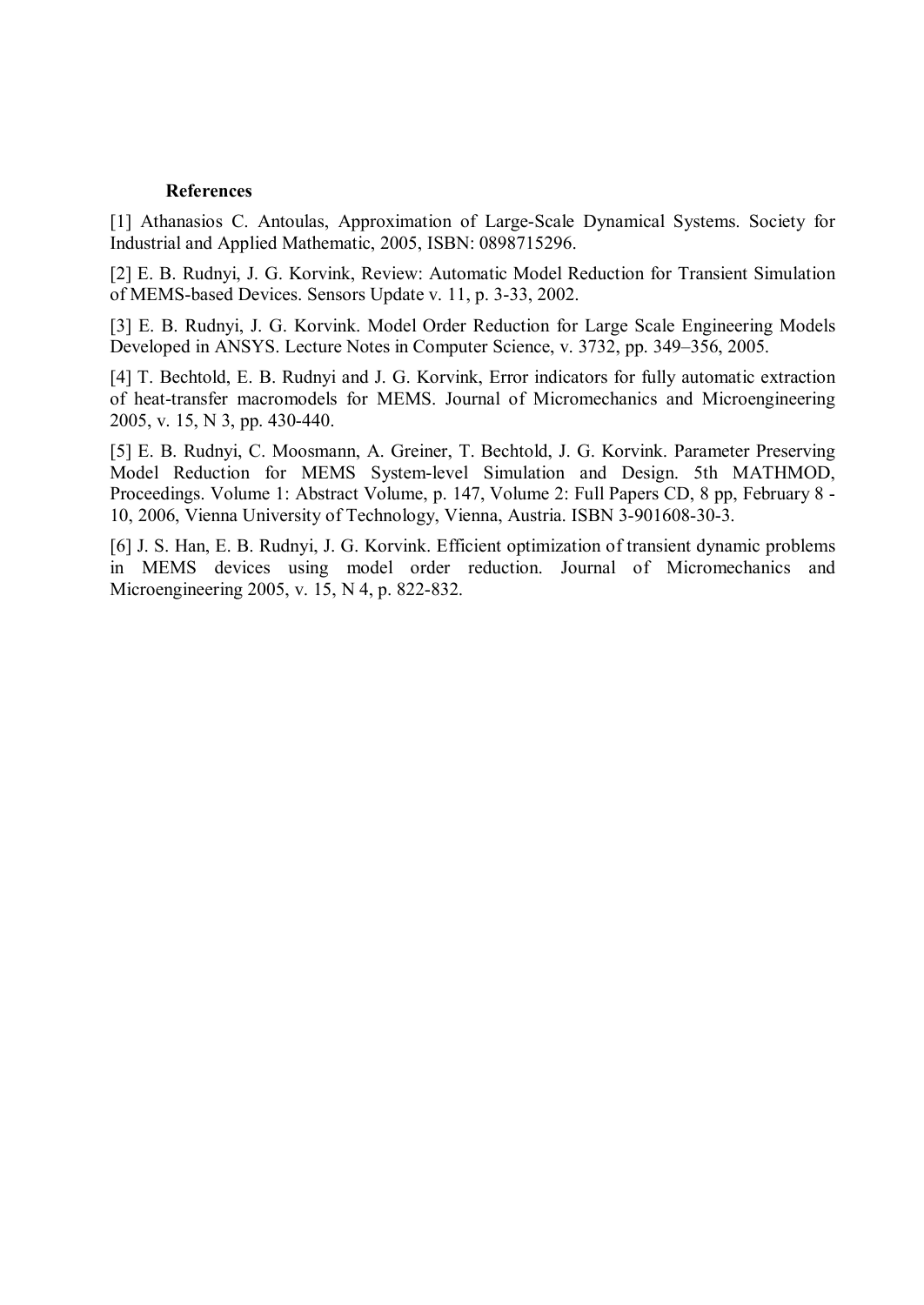

Fig. 1. Computational domain. Real mesh used in the simulation is much finer than shown in the figure (see text).



Fig. 2. V0K1. Concentration over sensor 1 as a function of time. Red line is for ANSYS simulation (58641), green line is for the reduced model (30 equations).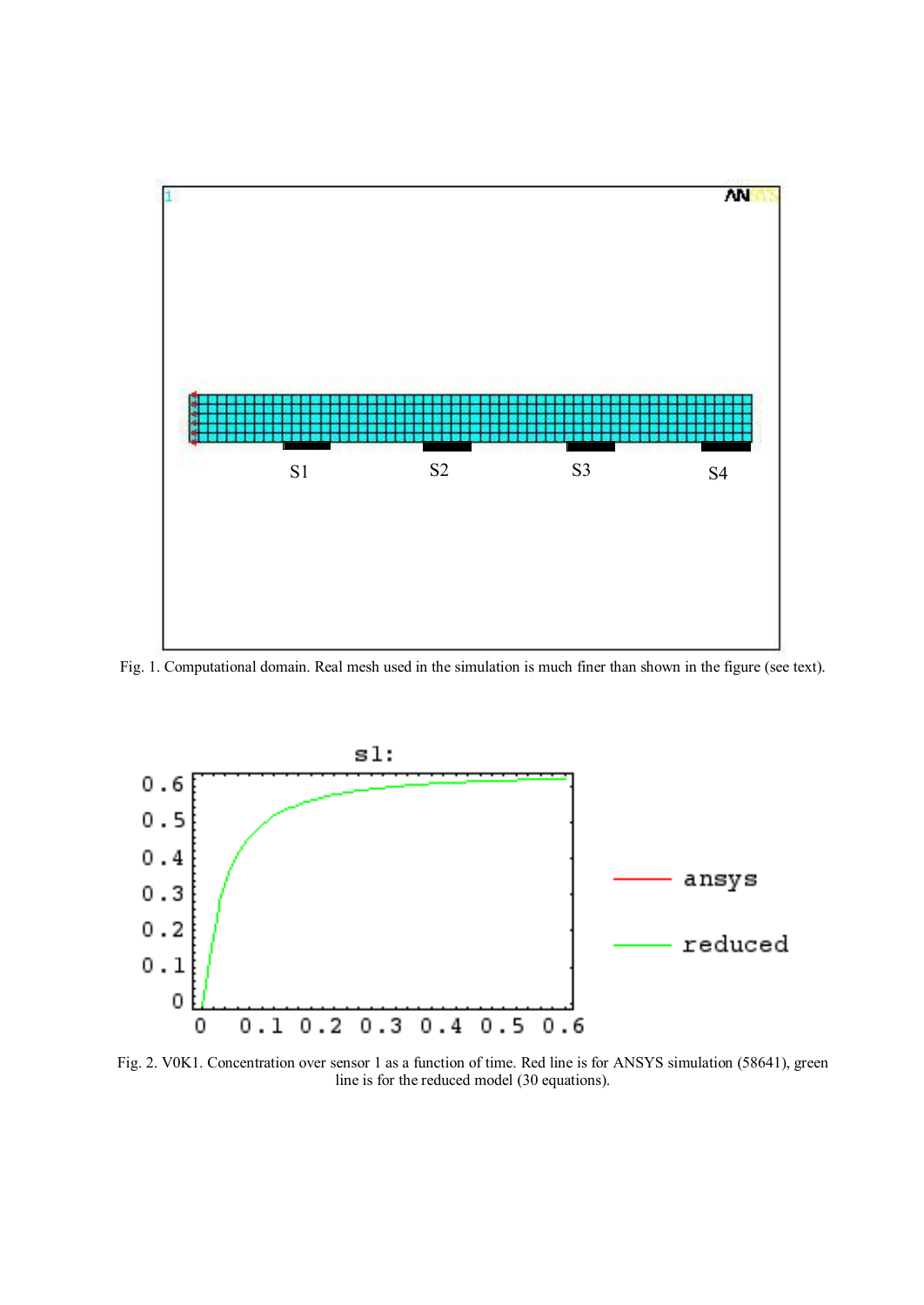

Fig. 3. V0K1. Concentration over sensor 2 as a function of time. Red line is for ANSYS simulation (58641), green line is for the reduced model (30 equations).



Fig. 4. V0K1. Concentration over sensor 3 as a function of time. Red line is for ANSYS simulation (58641), green line is for the reduced model (30 equations).



Fig. 5. V0K1. Concentration over sensor 4 as a function of time. Red line is for ANSYS simulation (58641), green line is for the reduced model (30 equations).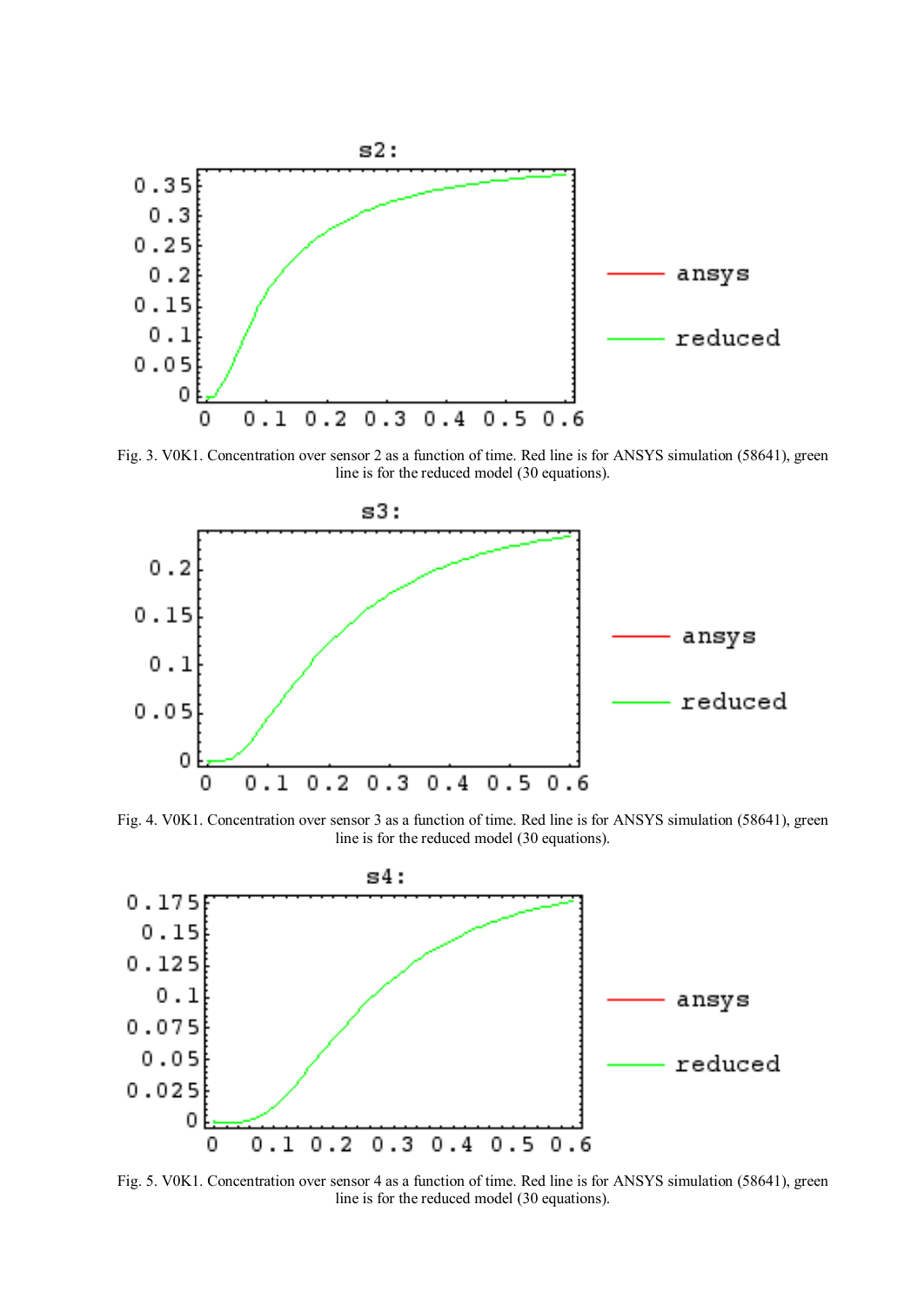

Fig. 6. V0K001. Contour plot for the stationary solution. **Color map is different from other similar pictures.**



Fig. 7. V0K001. Concentration over different sensors as a function of time.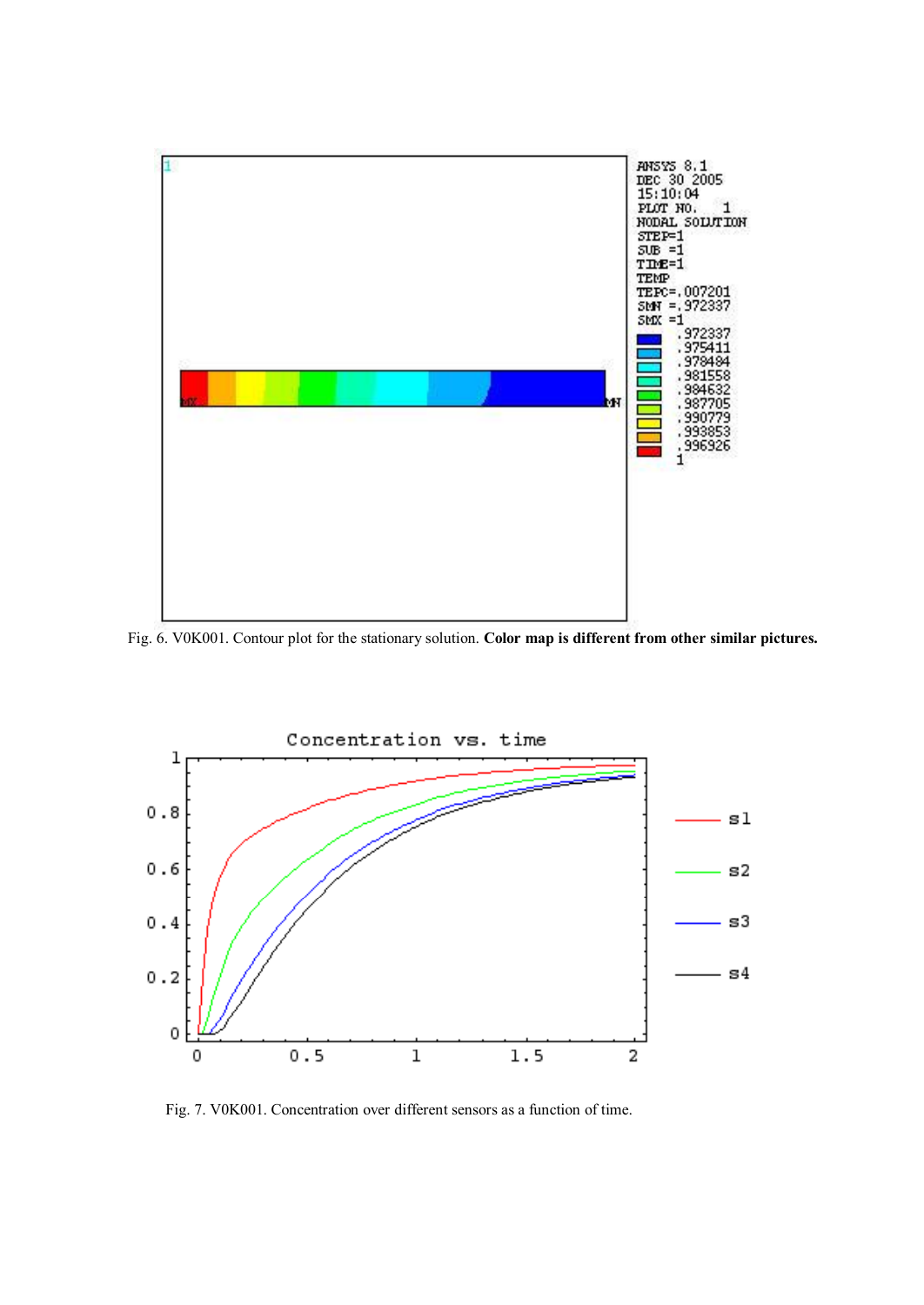

Fig. 8. V0K01. Contour plot for the stationary solution. **Color map is different from other similar pictures.**

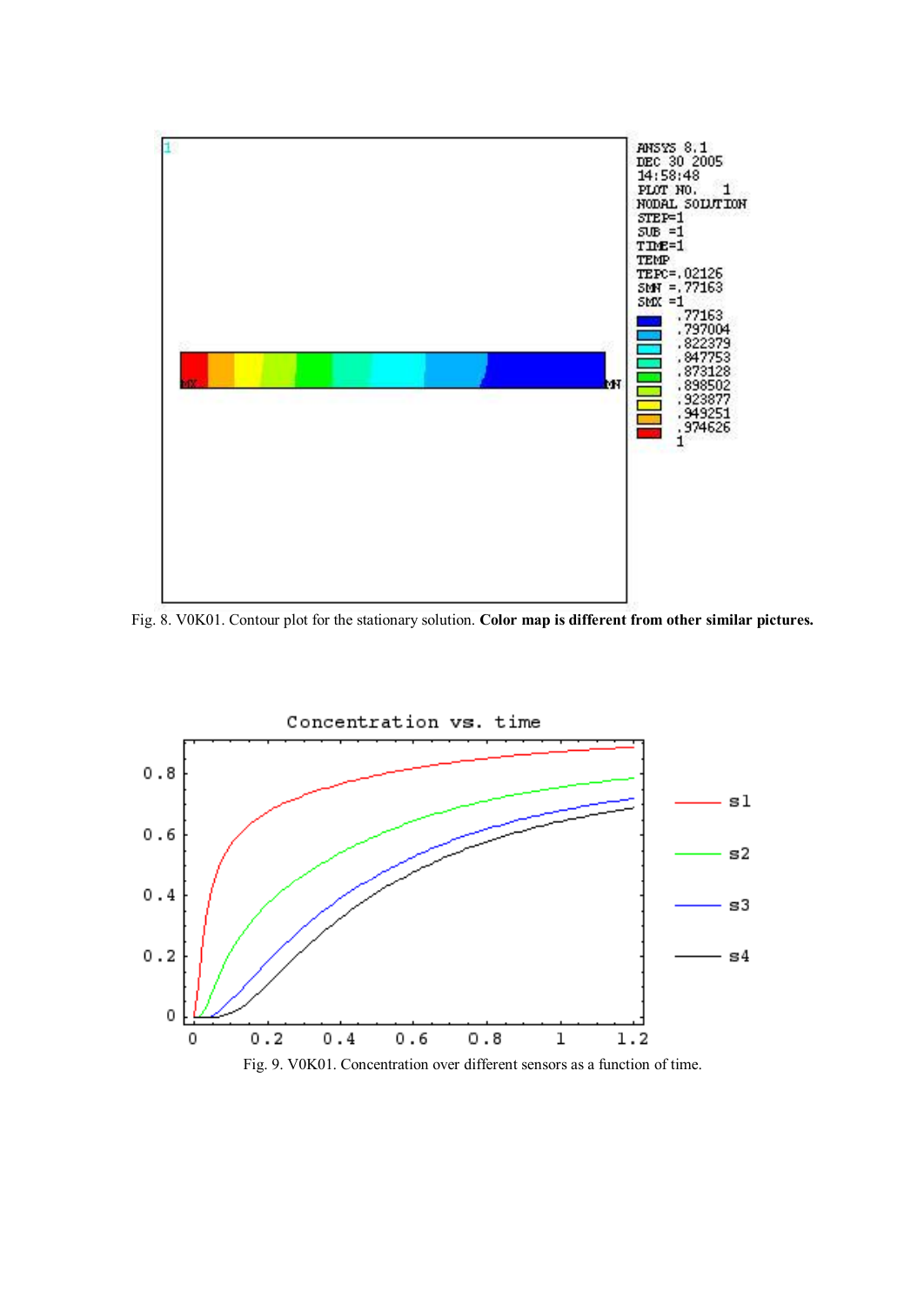

Fig. 10. V0K1. Contour plot for the stationary solution when. **Color map is different from other similar pictures.**

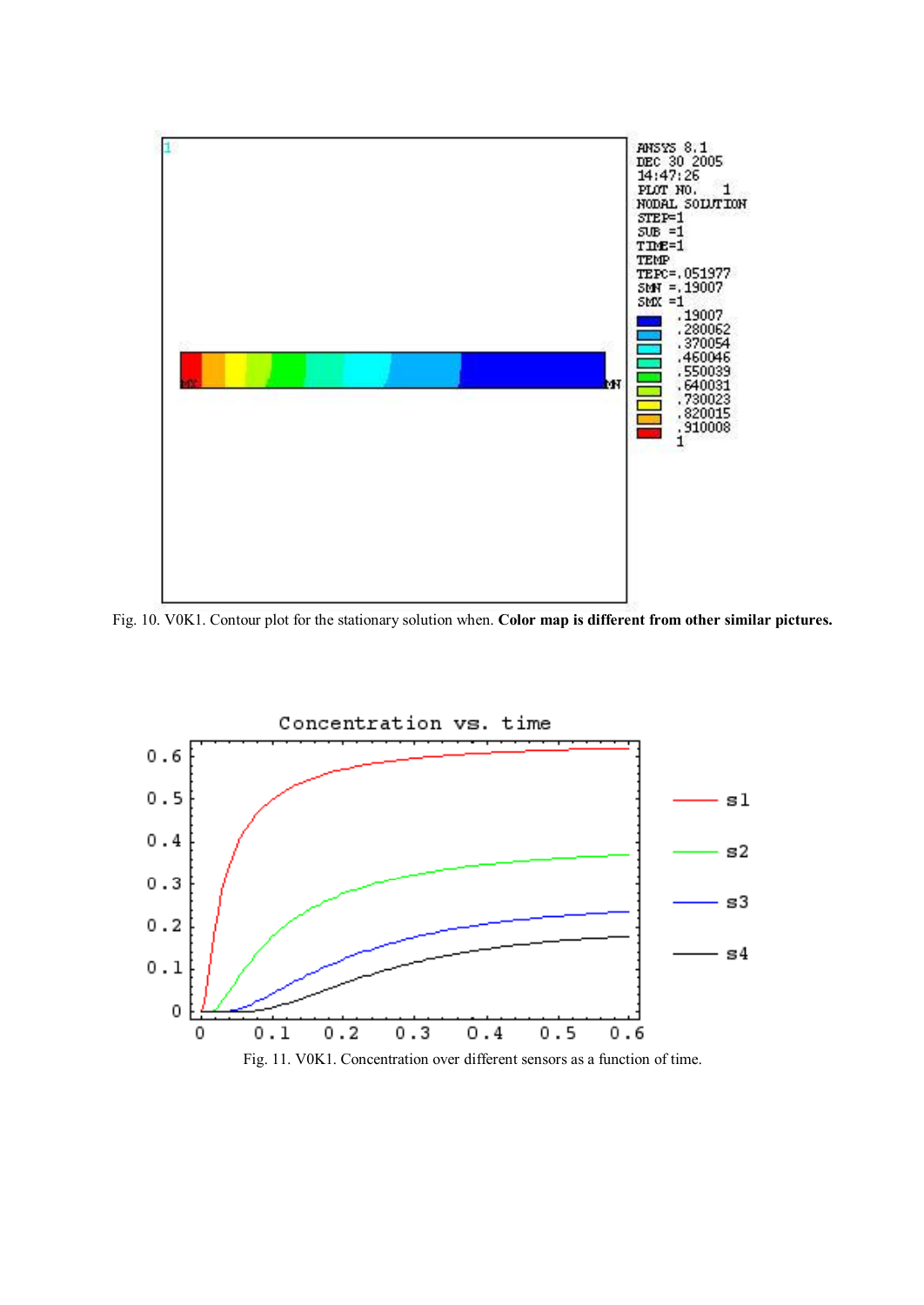

Fig. 12. V0K10. Contour plot for the stationary solution. **Color map is different from other similar pictures.**

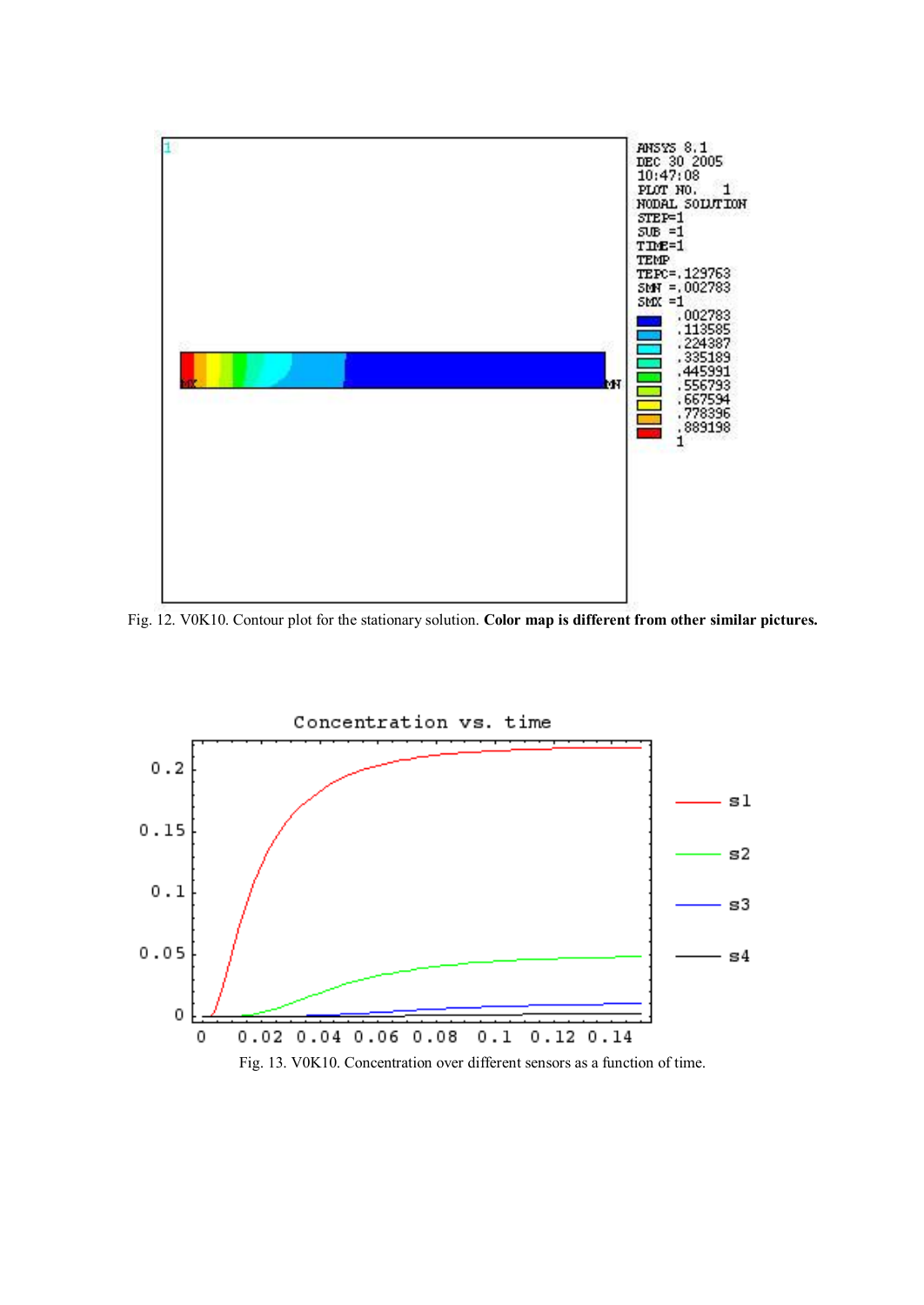

Fig. 14. V2K1. Contour plot for the stationary solution. **Color map is different from other similar pictures.**

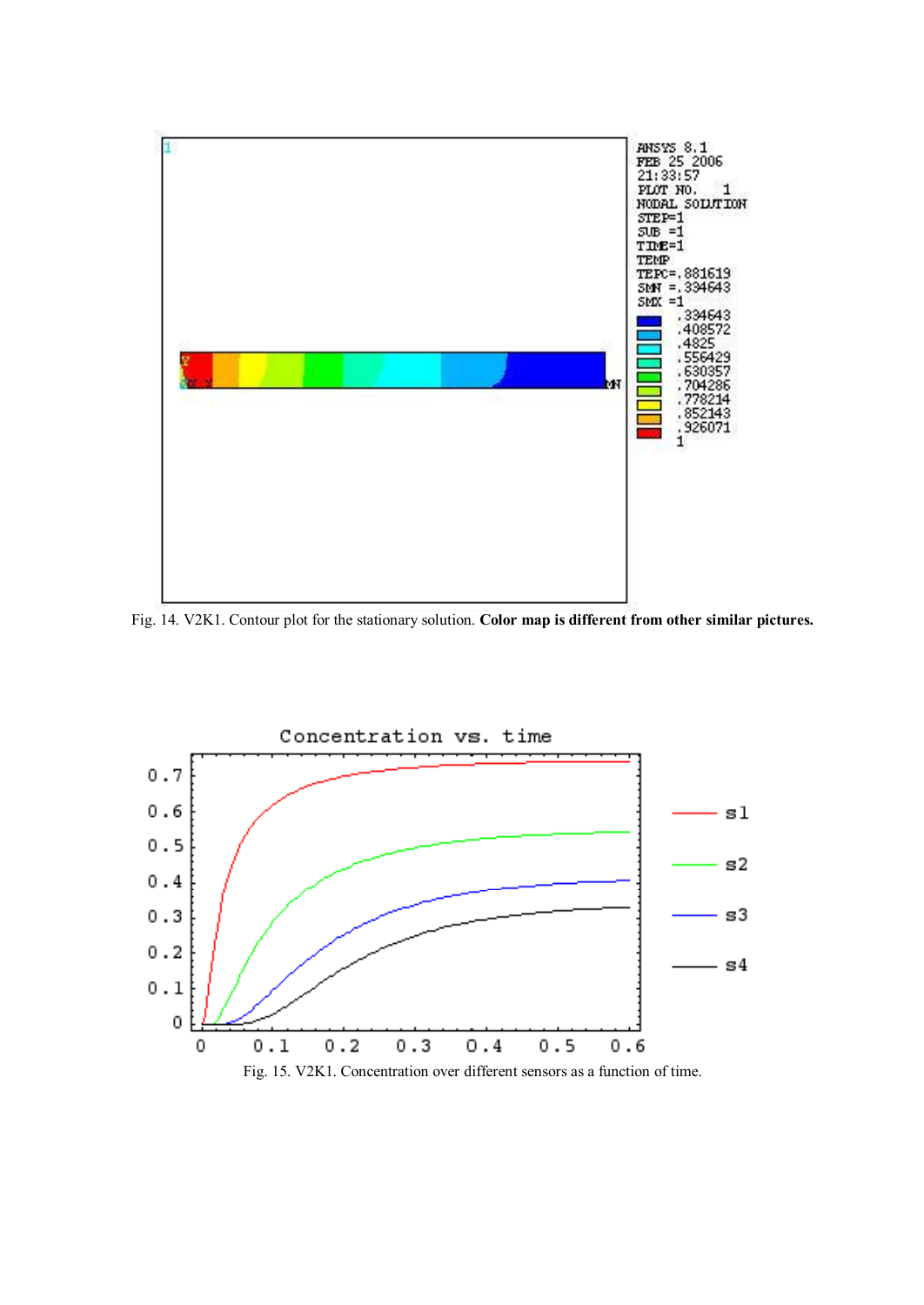

Fig. 16. V10K1. Contour plot for the stationary solution. **Color map is different from other similar pictures.**